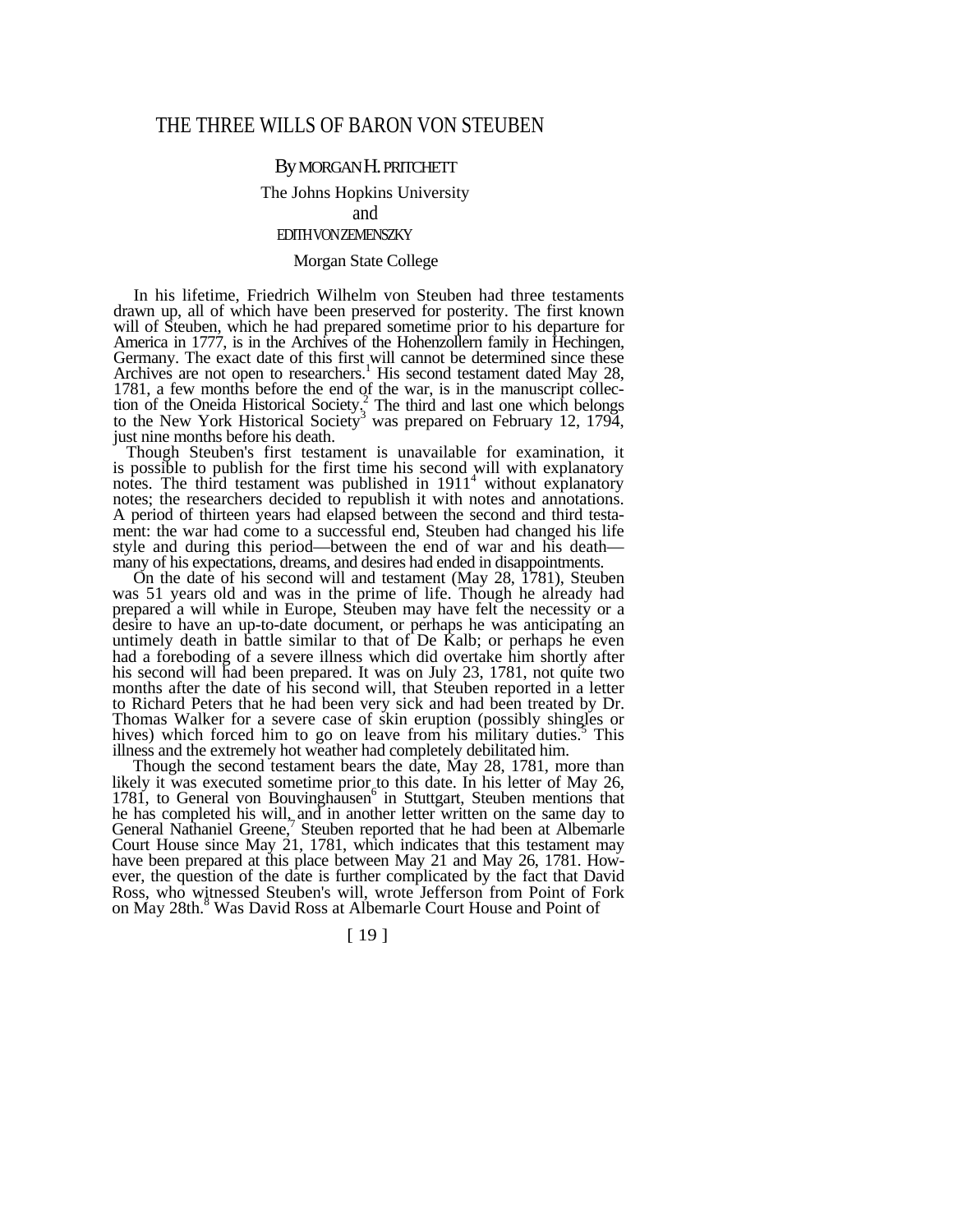Fort on the same day? It would seem the will was either witnessed by David Ross prior to May 28th or he signed it at a later date. The fact that Steuben wrote General von Bouvinghausen on May 26th about a will suggests that it was completed prior to May 28th and the latter date was possibly added later. David Ross could have been at both Point of Fork and Albemarle Court House on the same day since they are located about 15 miles from each other.

On May 28th<sup>9</sup> Steuben sent to Jefferson from Albemarle Court House a situation report which plays an important role here. First of all, the report substantiates the fact that Steuben was positively at the Court House on the date of his will. Secondly, this report conveys very dramatically how dangerous and untenable his position was in an attempt to protect the meager supplies from the overwhelming number of English troops which were poised for attack.

Steuben was 63 years old when his third testament was prepared on February 12,1794, just 9 months before he died. Up to this date, Steuben's financial difficulties had not been completely resolved when his testament was written. Congreess had granted him a yearly pension of \$2,500, and he possessed large amounts of land in Virginia, Pennsylvania and New York. At this time, his land holdings could not yet be utilized or profitably sold to settle his debts. He had made several attempts to clear parts of the 16,000 acres he owned in the fertile Mohawk Valley in New York State. The attempts to induce settlers to settle the parts of these lands had not proven successful. In addition to this, the times were a bit unsettled: there were rumbles of war with England and rumours of an English invasion of upper New York State. Because of the imminence of war with England, Steuben was asked by the New York Legislature in the spring of 1794, to prepare a system of defenses for the Northern and Western frontiers of the State. In August, 1794, he retired to his farm near Utica, New York, to draw up a plan of defense during the long winter months.

The object of spending the entire winter in his log house alone with his secretary, John W. Mulligan, was to enable him to complete his defense project and also to lay plans for the development of his land holdings. However, Steuben was denied this opportunity, for on November 26, 1794, he was taken ill and on Thursday, November 28, Steuben died of an apparent stroke.

#### *Second Testament May 28, 1781*

I, Frederick William Baron de Steuben, considering the un- -certainty of human events do while in a sound state of Mind make this last Will and Testament in manner following that is to say—

It is my desire that immediately after my decease my body be buried in a Military manner & in my Uniform if possible in a Camp & not in a Church Yard— The Will I made before my departure from Europe I desire may remain in full force subject only to this alteration hereinafter specified—

Whereas since my residence in

[ 20 ]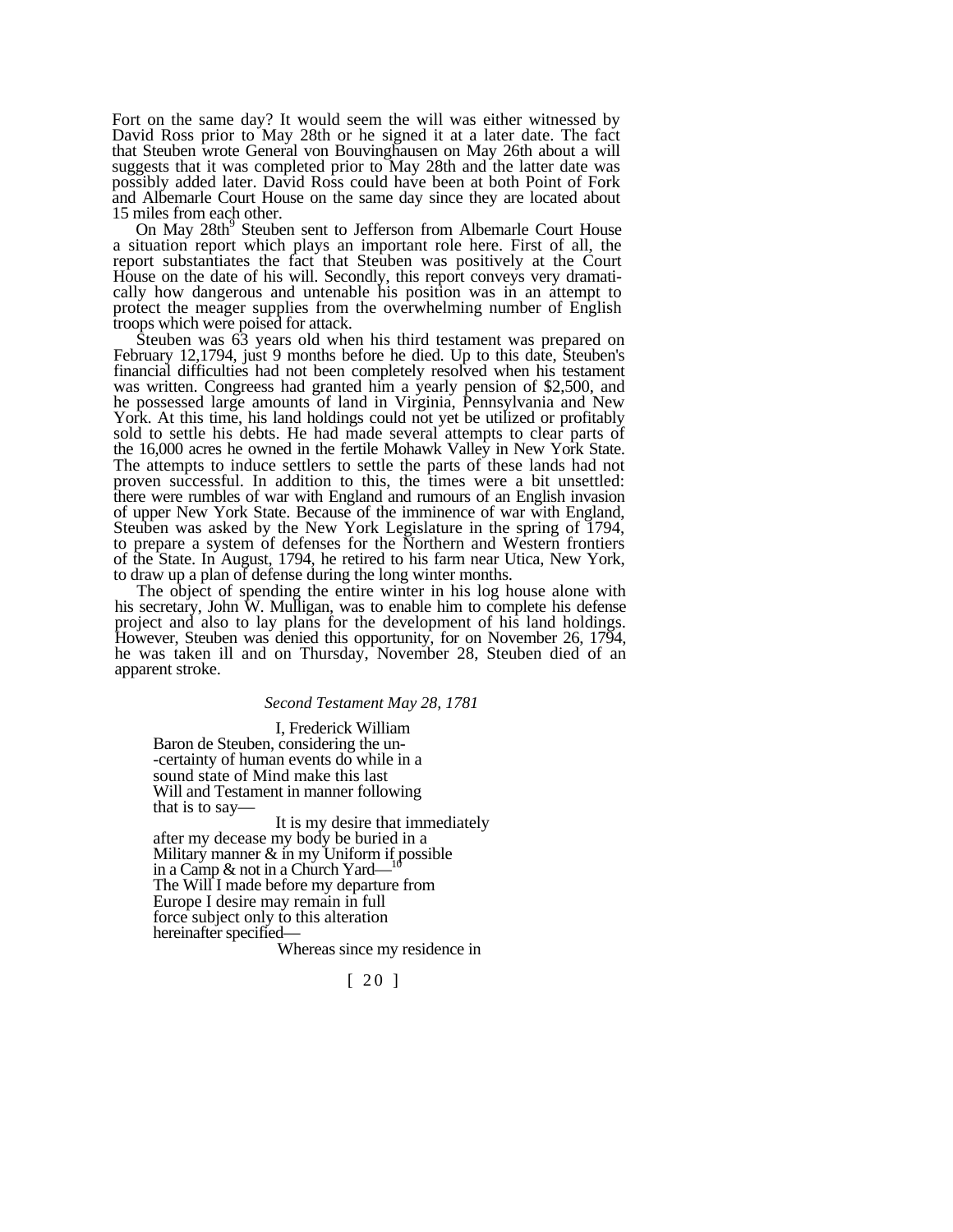America I have by the generosity of the good people of the Thirteen United States of America become entitled to the Following Tracts of Land—that is to say Twelve Thousand Acres—to be given me as Major General by a Resolve of Congress– Twenty two thousand Acres given me by the United Illinois & Oubache Companies  $12$ —being the same quantity as was given at the same time to Maj. General Sinclair<sup>13</sup>—and Fifteen Thousand Acres voted me by the Honrble House of Delegates of the State of Virginia<br>in the last Winter Session of that House<sup>14</sup> And notwithstanding the Land given as above mentioned by the United Illinois & Oubache Companies is in dispute between the States of Pennsylvania & Virginia—I have reason to believe that however the said dispute is settled the State whose property the said Lands I had is determined to be—will confirm the said grants in favor of me or my Heirs. This I believe from the confidence I have in the generosity of the good people of America. I therefore give Desire  $\&$  bequeath all  $\&$  every the said Tracts of Land together with all other Lands & Tenaments whatsoever in America that I may die Seized of interested in or entitled to—to my Nephew Frederick Guillaum de Canitz Baron de Steuben<sup>15</sup> an to Heirs forever—I give to Captain Benjamin Walker  $^{16}$  my Aid de Camp Two Thousand Guineas.<sup>17</sup> I give to my Aid de Camp Captain William North<sup>18</sup> One Thousand Guineas—give to my Aid de Camp Lieut. James Fairlie<sup>19</sup> One Thousand Guineas— I give to Captain Peter Stephen Duponceau<sup>20</sup> Five hundred Guineas—I give to Captain Depontiere  $^{21}$  Five hundred Guineas I give to M. De Beaumarchais<sup>222</sup> Five hundred Guineas—I give to Baron de  $\text{Hahn}^{23}_{\lambda}$ Two hundred Guineas—I give to Mr. Franc<sup>24</sup> Consullar Intime du Prince de Hohenzollern Four Hundred Guineas to be distributed as I have directed amongst my old Servants in Europe-

The several desires & bequests herein before and herein after given by me to and infavor of my said Nephew Frederick Guillaume de Canitz Baron de Steuben shall be subject to the condition and restriction hereinafter mentioned—that is to say—that my said Nephew

[ 21 ]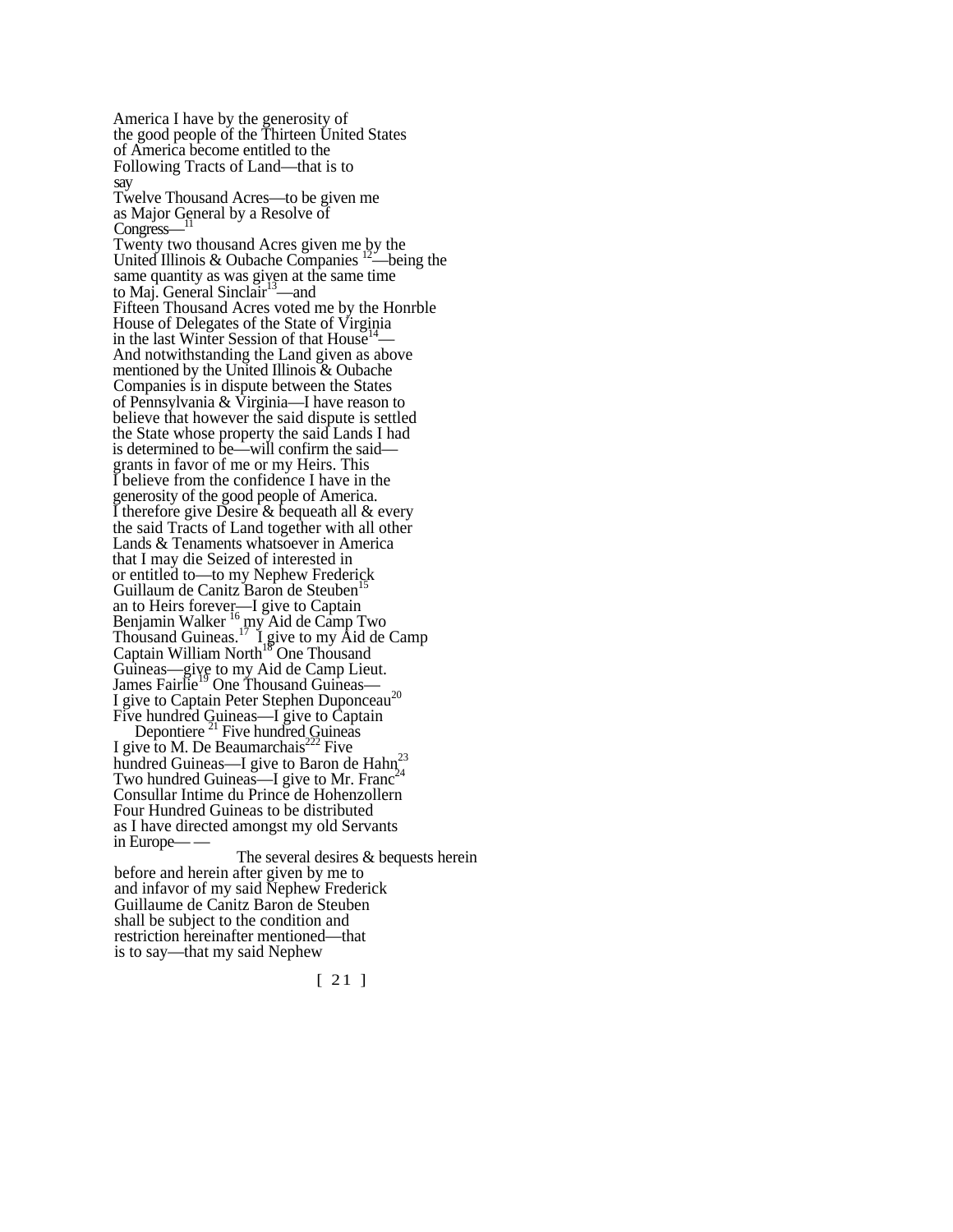Frederick William de Canitz Baron de Steuben shall come himself to America & become a good & worthy Citizen of this this Republick—shall renounce this Title of Baron de Steuben & shall like a good Republican take upon him no other Name<br>or Title but Frederick Steuben<sup>25</sup>—he shall or Title but Frederick Steuben<sup>25</sup> also renounce & make over to his younger Brother Augustin de Canitz  $26$ —all his Rights Priveleges  $\&$  Possessions which he may by my Will, make in Europe, or any other way be entitled to or possessed of—and in case of his refusal to comply with these conditions I will that every thing bequeathed to him by this testament be disposed of by my Executors in two years after my decease in the most advantageous manner and applyed to the use of the Invalid Officers & Soldiers of the American Army & will that before my said Nephew leaves Europe to take possession of the Estate in America herein bequeathed him—he shall have made three Gold Snuff boxes<sup> $27$ </sup> of the value of Sixty Guineas each—with my picture in the lid of each box—which boxes he will present to my worthy & respectable Friends His Excellency General Washington, John Walker<sup>28</sup> & Everard Meade<sup>29</sup> Esq<sup>rs</sup> as a small token of the Friendship of esteem I had for them—I do also will that my said Nephew cause three other Snuff boxes to be made of the value of Forty Guineas each with the device FRIENDSHIP UNTILL DEATH on the lid one of which he will give to each of my Aid de Camps Cap Walker Cap North & Lieut Fairlie—I give to the said Captain Walker the best Horse I shall have at the time of my Death together with my gold watch—the two next best Horses I give to Capt . North & Lieut. Fairlie and I also bequeath my Pistols to the said Capt. North—All the rest of my Effects I desire may be sold and after paying the expence of my Interment, be distrubuted amongst the Servants living with me at the time of my death—If the Negro Man Nathan is living with me at the time of my Decease he shall be then  $\frac{30}{2}$ set at Liberty—My Dog called Azore3 I desire may be delivered to M<sup>rs</sup> Washington And I do hereby constitute & appoint my very worthy & respectable Friends His Excellency Gen1 . Washington, John

[ 22 ]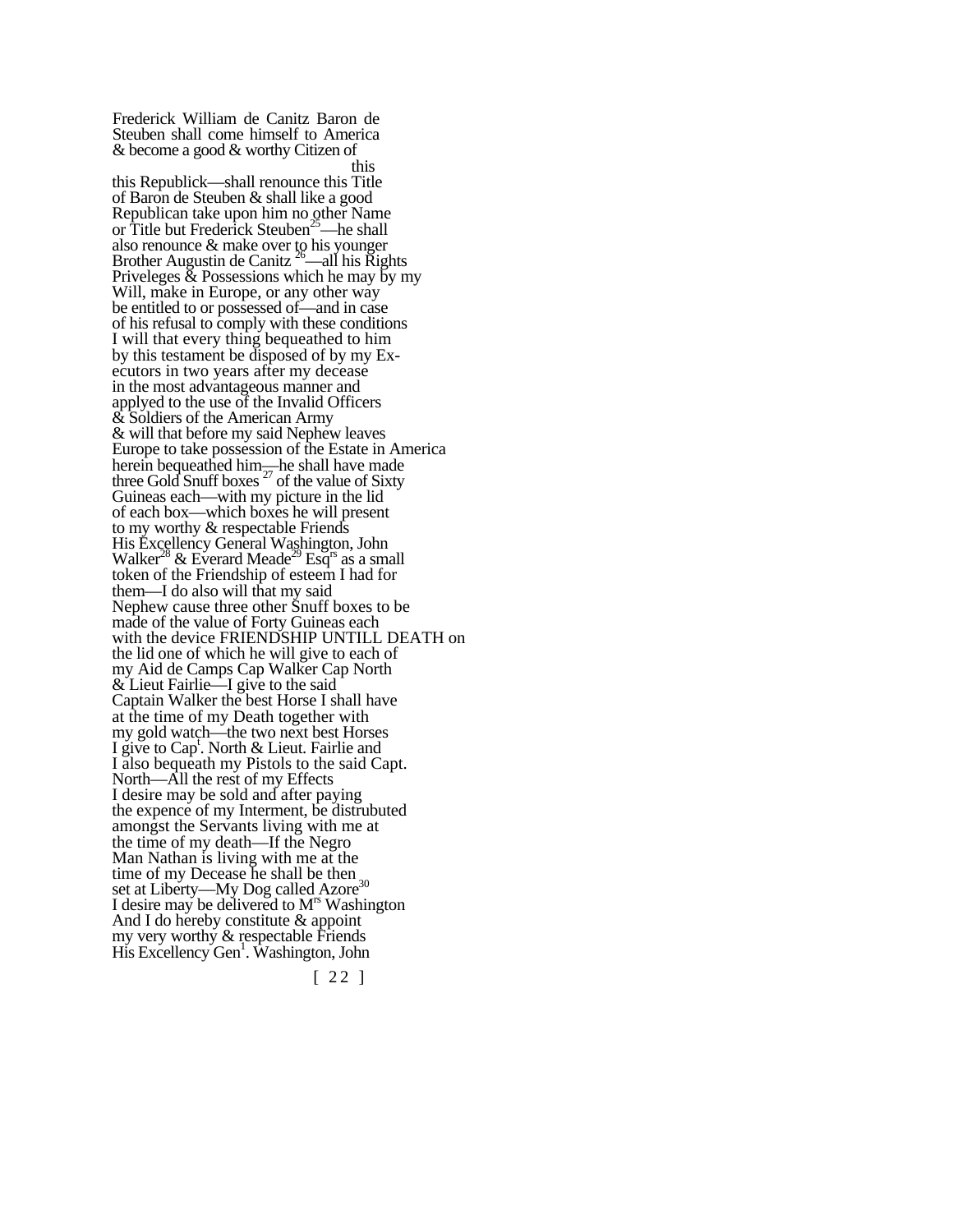Walker and Evard Meade Esq<sup>rs</sup> Executors of this my Will contained on Six Sides or pages each of which is signed with my hand— In Witness whereof I have

hereunto set my hand and Seal this twenty Eight day of May 1781—

Sealed  $&$  delivered in the Steuben

presence of us  $(Seal)$ William Davies<sup>31</sup> Henry Young David Ross<sup>3</sup>

Codicil

Whereas no Provision is made in the above will for the pecuniary Legacies therein be queathed—Now I therefore will that so soon as my Executors shall think fit after my decease as much of the Lands therein specified——shall be sold as will raise a sum sufficient for the payment thereof and the remainder of  $\frac{34}{3}$ 

## *Third Testament February 12th, 1794*

*I* Frederick William Baron de Steuben of the City and State of New York do make this my Last Will and Testament

Sufficient reasons having determined me to exclude my relations <sup>35</sup> in Europe from any participation in my estate in America and to adopt my Friends and<br>former Aid Des Camps Benjamin Walker and William North as my Children and make them sole devisees of all my Estates therein, except as hereinafterwards

I bequeath to the said Benjamin Walker the sum of Three Thousand dollars and the Gold hilted Sword  $36$ 

given me by Congress. To the said William North I bequeath my Silver hilted Sword and the Gold box given me by the City of New York—

To John I. Mulligan<sup>38</sup> I bequeath the whole of my library Maps and Charts and the sum of Two Thousand five hundred Dollars to complete it And to each of my Servants living with me at the time of my decease one years wages and besides this to my Valet de Chambre all my wearing aparel but I do hereby declare that those legacies to my Servants are on the following conditions, that that on my Decease they do not permit any person to touche my Body, not even to change the Shirt in which I shall die but that they wrap me up in my old Military Cloak and in twenty four hours after my

[ 23 ]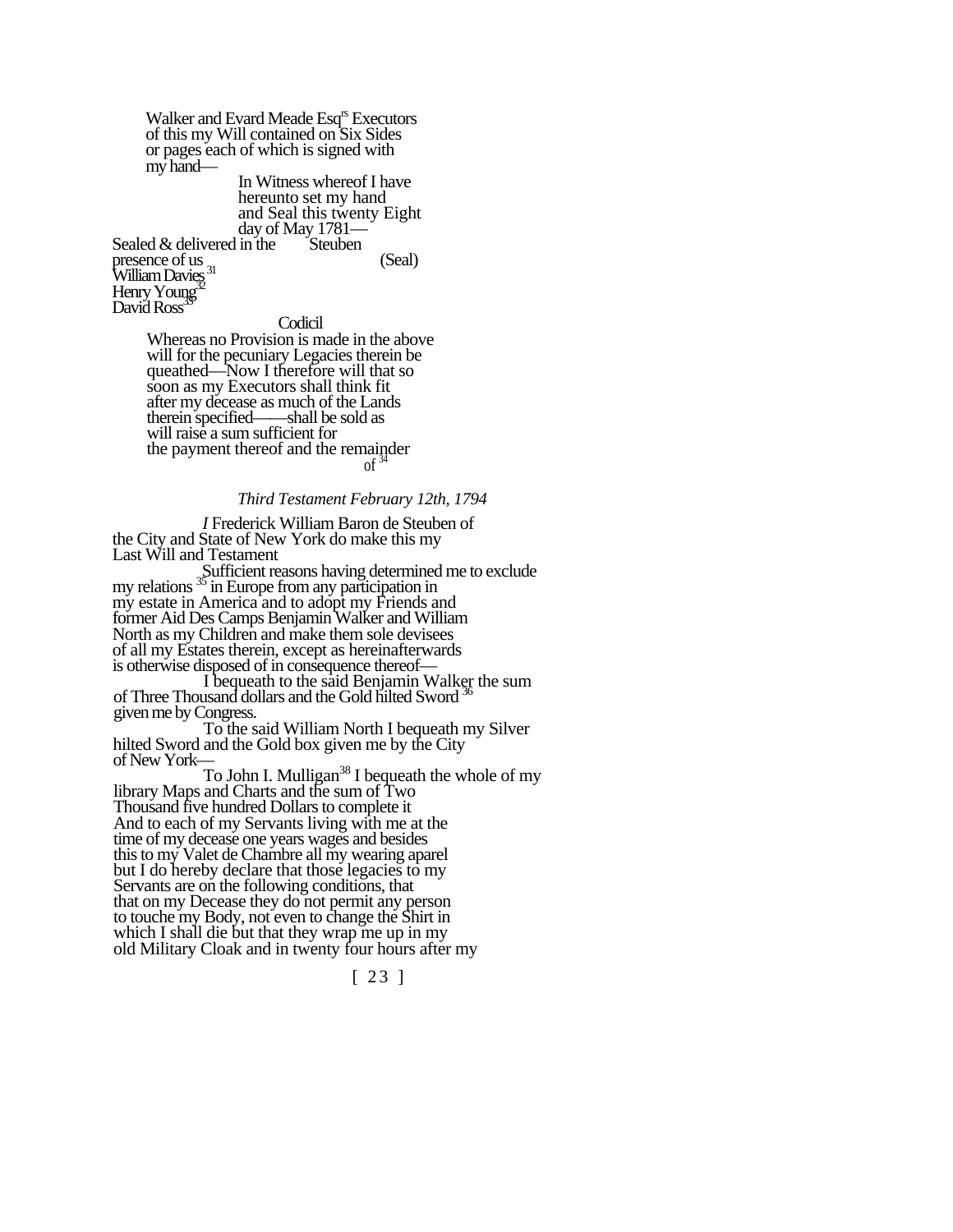Decease bury me in such spot as I have before my Decease point out<sup>39</sup> to them and that they never acquaint any person with the place where I shall be buried

And lastly I do give devise and bequeath all the Rest and Residue of my Estate Real and Personal after the Payment of my Debts and the legacies aforesaid to the said Benjamin Walker and William North to hold to them their Heirs Executors and Administrators share and share alike hereby appointing the said Benjamin Walker & William North Executors of this my last Will and Testament and revoking all former Wills by me heretofore made New York February  $12^{\text{m}}$ , 1794

Steuben

Signed Sealed, published and declared as the last Will and Testament of the above Testator in the presence of & attested and subscribed by us in his presence

> Chal. Williams  $^{40}$ <br>Charles Adams<sup>41</sup> Adams $41$ W. H. Robinson<sup>4</sup>

<sup>1</sup> Both authors have visited Hechingen on two separate occasions. Dr. von Zemenszky was told in 1968 the papers of Steuben were not available for research. In the summer of 1971, Dr. Pritchett was refused access to the Archives as well as the papers of Steuben.

<sup>2</sup> Utica, New York.<br>
<sup>2</sup> Utica, New York.<br>
<sup>2</sup> New York. New York.<br>
<sup>4</sup> George H. Carter, ed., *Proceedings Upon the Unveiling of the Statue of Baron van Steuben,*<br> *Major General in the Continental Army During the Revol* 

<sup>3</sup> MS Peters Papers, vol. IX p. 41 Rec. I/56-58 in Pennsylvania Historical Society, Philadelphia.<br>Also partially published in John M. Palmer, *General von Steuben* (1937; rpt. Port Washington, New<br>York; Kennikat, 1966), 2

<sup>8</sup> Julian P. Boyd, Mina R. Bryan and Elizabeth L. Hutter, ed., *Papers of Thomas Jefferson, VI:*<br>21 May 1781 to 1 March 1784 (Princeton: Princeton U. P., 1952), 27.

 $\frac{9}{10}$ Boyd, Bryan and Hutter, 30.<br>10 As a soldier Steuben would prefer interment in an Army camp. Such a burial might suggest that he was not religious, but Steuben was a religious man. After the war, he was a member consistory of the German Reformed Church and, according to its records, he was chairman of its Board of Trustees on June 20, 1786, when it was located in Nassau Street in New York City. See Edward T. Corwin, J. H. Dubbs and J. T. Hamilton, A History of the Reformed Church, German, the Reformed Church, Dutch, and the Moravian Church in the United States (New York; Christian Literature Co., 1845), 314.<br>1845), 314.<br>1845,

Soldiers of the Revolution (Washington, D. C.: Thomas Allen, 1838), 20.<br>
According to Resolutions which the Continental Congress passed on three occasions, Steuben would<br>
not have received the number of acres as stated in

Continental Congress.<br>
"This was a private company of land speculators among whom were such prominent men of<br>
Pennsylvania as Benjamin Franklin and Robert Morris. In his letter of May 26, 1781, to General von<br>
Bouvinghause

[24]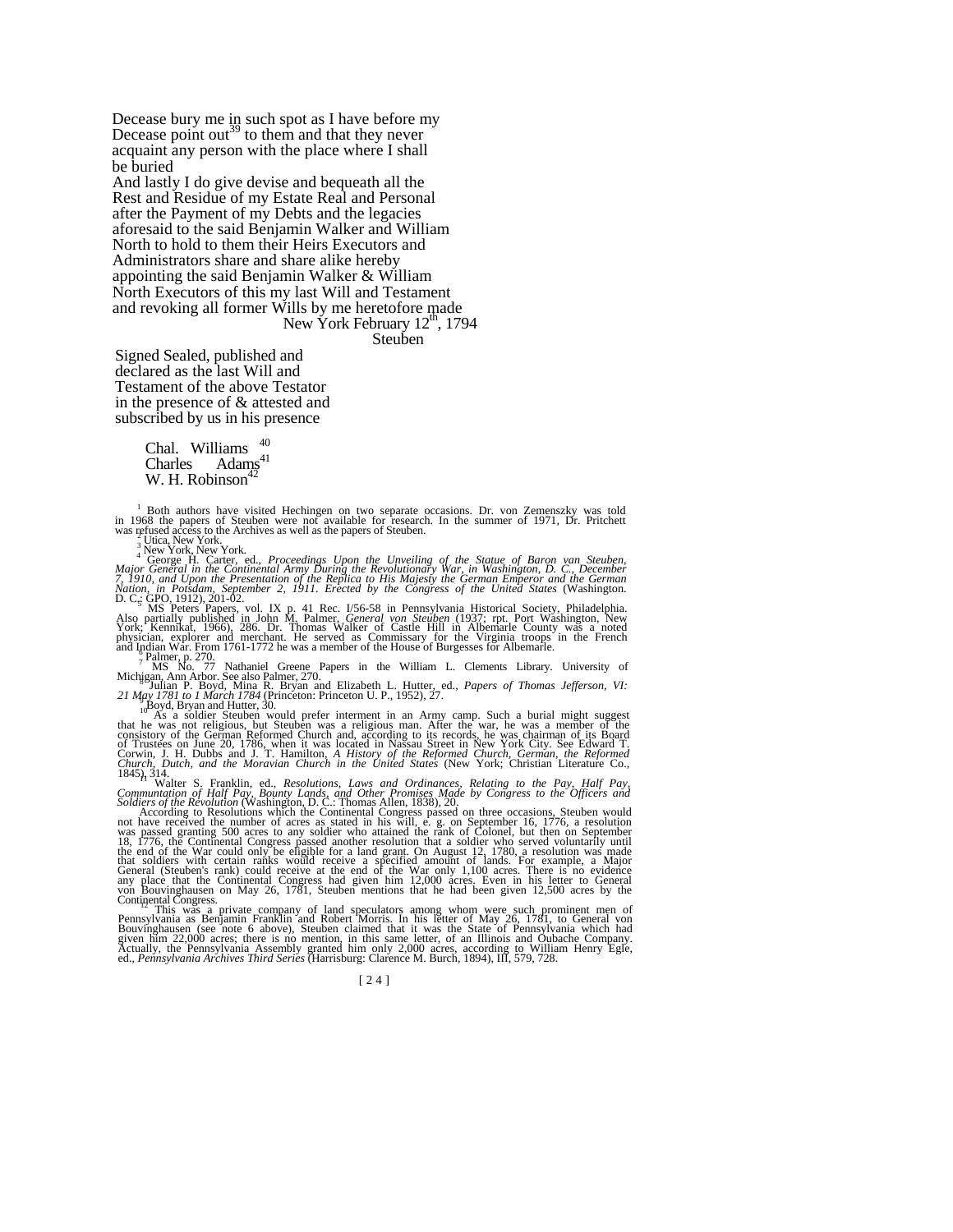<sup>13</sup> Sinclair is Arthur St. Clair (1787-1818) who was a Colonel at the beginning of the Revolution<br>in 1775. His rank is incorrectly given in the will; he did not attain the rank of Major General until<br>1791<sub><sub>14</sub> ten years </sub>

case, Steuben's numbers agree here. See William Walter Hening, ed., *The Statistics at Large, Being A. Collection of All the Laws of Virginia From the First Session of the Legislature, in the Year 1619* 

(Richmond: George Cochran, 1822), X, 375.<br><sup>13</sup> Steuben's sister, Dorothea Maria Justina, had two sons: August Wilhelm Friedrich Julius von<br>Canitz, the older of the two, and Wilhelm Augustus Hans Karl von Canitz. In the not

and last will, the relationship of Steuben with his two nephews is explained.<br>
<sup>16</sup> (1753-1818) appointed Aide-de-Camp on September 3, 1778, and later became Washington's<br>
Aide-de-Camp on January 25, 1782.<br>
Aide-de-Camp o

 $\frac{1}{2}$  and Aide-de-Camp by General Orders dated May 15, 1780.<br>
Thus tune, he was on Steuten and was given the rank of Captain and was appointed Aide-de-Camp by General Orders dated May 15, 1780.<br>
<sup>20</sup>(1760-1844) Came w

of Steuben, the title of which is given below in note 30.<br><sup>21</sup> His name is incorrectly given here. It should read Louis de Pontierre. He also accompanied<br>Steuben to America. According to Palmer, p. 99 (See note 5 above), S

Adjutant. Later, Louis de Pontiere served in the Regiment of Pulaski unii April, 1784.<br>
(1732-1799) who was a Pseudonym. His complete name is Pierre Augustin Caron de Beaumarchais<br>
(1732-1799) who was a French dramatist a

extremely fashionable and were made by the Dresden Court Jeweler, Johann Christian Neuber, who practiced his craft quite scientifically. He gave a number to each precious stone he used in a snuff<br>box and on the inside cove

and at whose home Steuben recovered from the illness. Major Walker was assigned to Steuben by Thomas<br>
Jefferson as liaison officer between the populace and Steuben.<br>
Jefferson as liaison officer between the populace and S

During the year that they remained with their uncle, they were a source of irritation and caused him<br>to spend money on them which he did not have. See John M. Palmer, *General von Steuben* (1937;<br>rpt. Port Washington, New

. . . "Im november-86, wurde der Capt: des französische Paquets bey mir angemeldet, er intro- ducirte mir diese Bursche unter dem titul meiner neveus, ich faste mich zusammen um meine empfindungen nicht zu verrathen, nach deme die Geselschaft Auseinand gegang liesz ich die von<br>Canitz in mein Cabinet rufen, und ohne Jhene die geringste vorwürfe zu machen erheischte ich<br>von ihnen ein freymüttliges bekentn

[ 25 ]